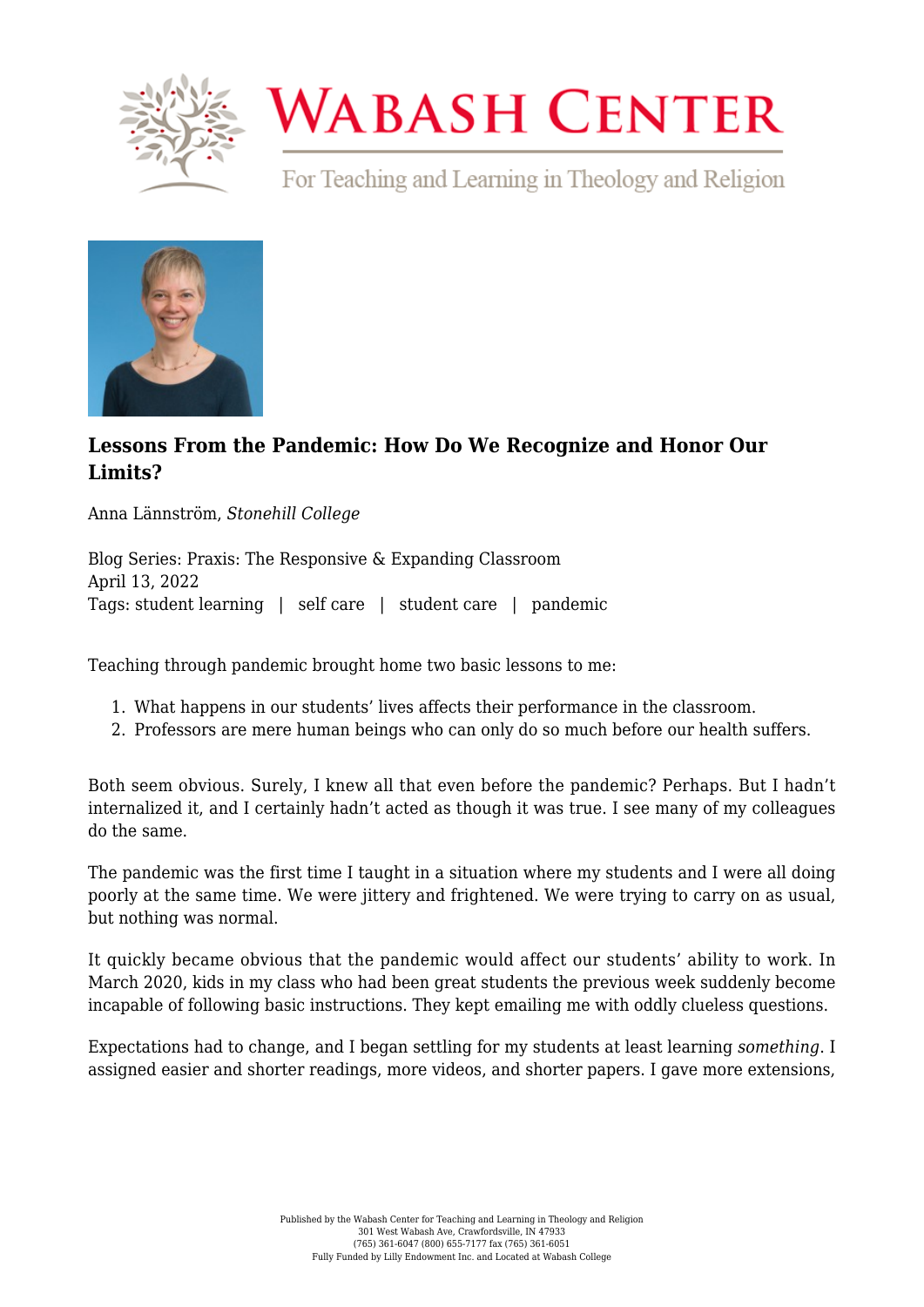excused more absences, and talked to many more students about their mental health struggles.

But my own workload didn't lighten. I worked much harder than normal. And my life was in upheaval too (along with everybody else's!). I would have benefited from the same sort of break and support that I was giving the students.

My doctor considers me high risk for pandemic-related burnout because I'm a female professor at a small college. She sees me as a member of the helping professions. I initially downplayed her concerns, pointing out that healthcare workers have it much worse. They do of course. But she is right. I see signs of impending burnout in myself and in many of my colleagues—especially younger women and especially those with children.

This isn't sustainable. We're just like our students. We can only do so much before our performance and our health suffers. Our limitations need more attention and more action than we have been giving them so far.

We are, I hope, coming out of the pandemic, but in higher education we're emerging into an uncertain future. Many of our institutions are deep into discussions of budget cuts; the crisis of the humanities continues, and programs are being eliminated. And mental health issues among our students are at an all-time high. It won't stop being hard.

Going forward, how can we respect our own limitations and set clearer boundaries with our institutions, our students, and our colleagues? How can those of us who are tenured and more experienced help our junior colleagues do this more effectively? And how do we do all this while continuing to be there for our students?

Those are big questions, and figuring out how to go forward will take collective action. Institutions need to change, junior faculty need to be protected, and we need to get better at allowing people real time off. I have no idea how to make all that happen. So, I start small.

My individual actions, for now: I will do for myself what I did for my students—I will recognize that my expectations of myself have to change. I can't continue to work at my regular pace. I'm too tired. I and the people around me will have to settle for me doing less. And I will tell them that.

Over the summer, I'm going to rest.

- I won't try to catch up on my research (neglected for the past two years).
- I won't revise my fall courses. They are good enough.
- I'll read, following my curiosity and meandering from book to book. And I'll write if I have something to say.
- I'll take a few weeks off, and I'll stay off email when I do, away message in place.
- I'll rest.

In the fall, I'll work with an eye to my limits.